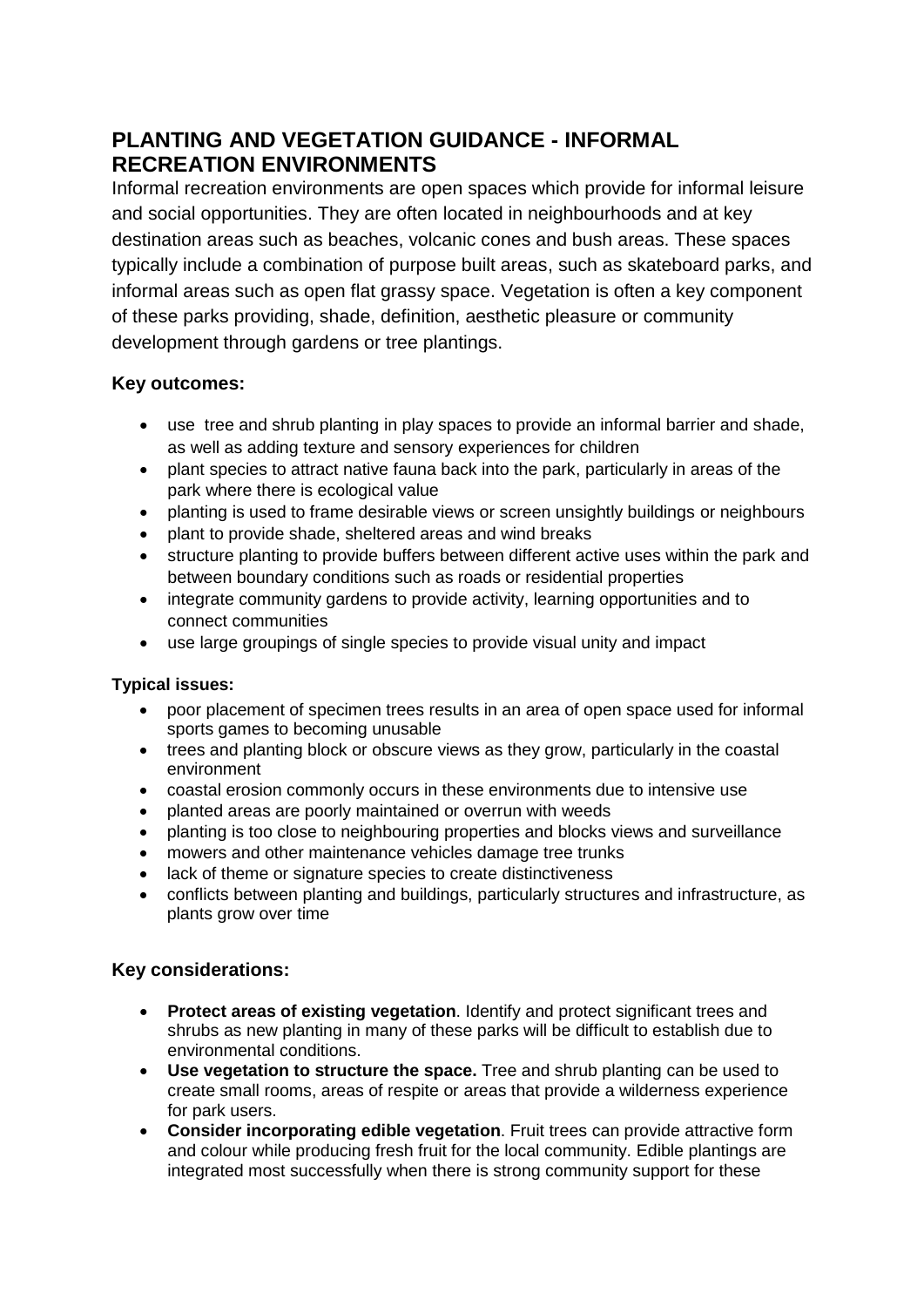features. Locate trees appropriately, where the community can access them and where fallen fruits are not likely to become a hazard.

- **Select suitable species**. Ensure the plant species are appropriate for the site and its conditions as this will result in less maintenance requirements.
- **Celebrate the unique**. Identify a unique aspect of vegetation on the site and celebrate it. Use it to define the park, so people can associate and identify with that aspect.
- **Minimise planting over public infrastructure**. Care should be taken to minimise planting over public infrastructure, particularly species that can damage infrastructure or could impede access to it.

#### **Other considerations:**

- select species which attract birds and bees
- provide mulch rings, stakes and frames to protect trees from mower and vehicle damage



*NAME, LOCATION? This coastal park reflects the costal nature with mature pohutukawa trees along the foreshore and hardy native flaxes interspersed in the playground area.* 



*St Heliers, Auckland. Iconic pohutukawa line the edges of many coastal parks. Under planting provides further seasonal interest and provides a greater buffer between the adjacent road and the beach.*